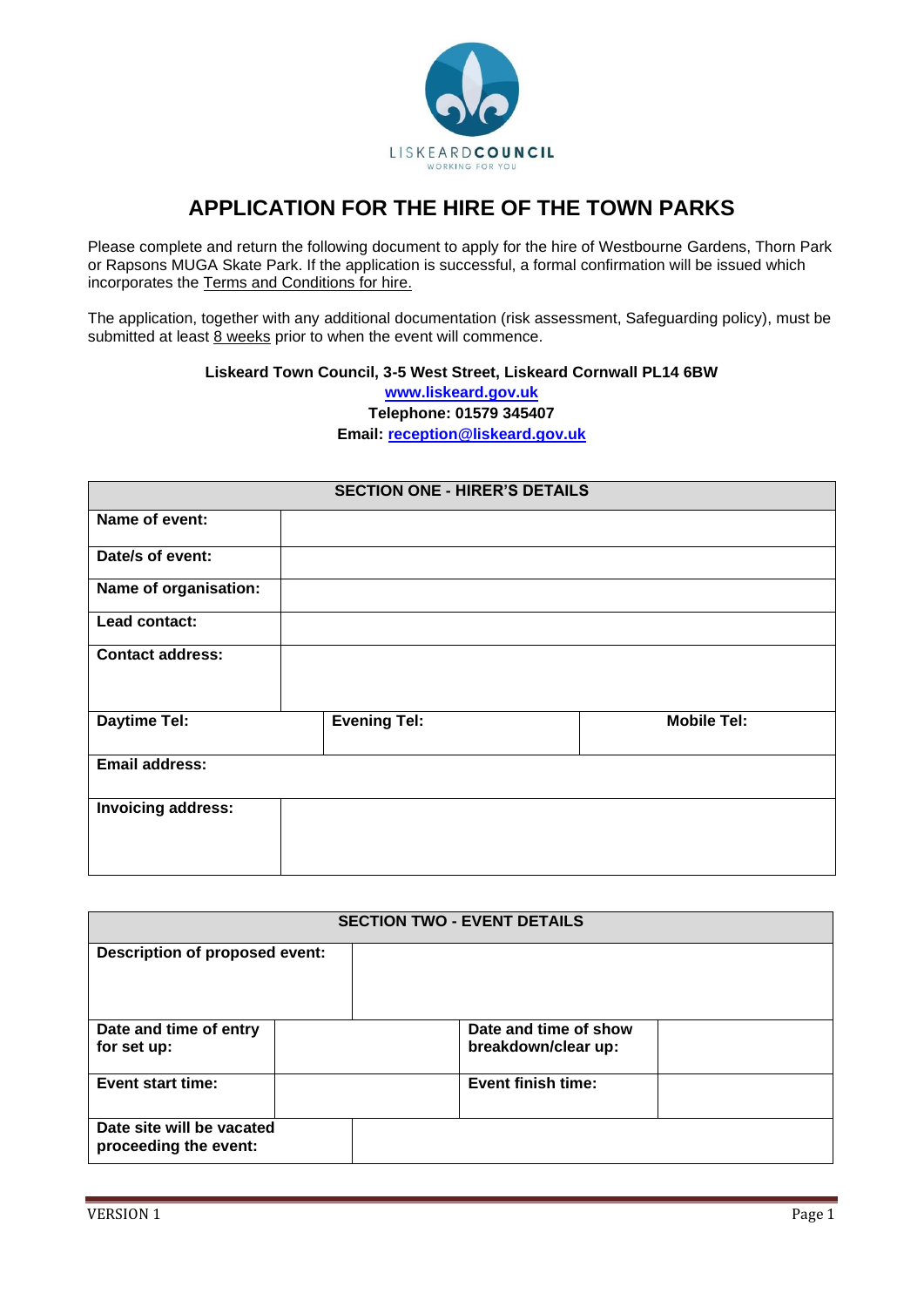| Tick the box below which is<br>most relevant to your event:<br>(please tick one box only)                                                                                                                                      | $\Box$<br>Charity (Registered with the Charities Commission)<br>Charity Registration No. _____________________________<br>Will all monies raised go to the charity concerned?<br>Yes<br>No<br>□<br>П<br>If no, Please give details:<br>Local/Not for Profit<br>$\Box$<br><b>Commercial Event</b><br>$\Box$<br>Other<br>$\Box$<br>Eligibility and hiring fees appended to this booking form |                                                                    |  |
|--------------------------------------------------------------------------------------------------------------------------------------------------------------------------------------------------------------------------------|--------------------------------------------------------------------------------------------------------------------------------------------------------------------------------------------------------------------------------------------------------------------------------------------------------------------------------------------------------------------------------------------|--------------------------------------------------------------------|--|
| Will the event be free of<br>charge for the public?                                                                                                                                                                            | $\Box$ Yes                                                                                                                                                                                                                                                                                                                                                                                 | $\Box$ No                                                          |  |
| If no, please advise us of<br>proposed ticket prices:                                                                                                                                                                          |                                                                                                                                                                                                                                                                                                                                                                                            |                                                                    |  |
| Please provide an estimate<br>the number of persons likely<br>to be involved with the<br>event; both internal and<br>external customers:<br>Would you like your event<br>promoted by the Tourist<br><b>Information Centre?</b> | $\square$ Less than 100<br>□100 to 249<br>□250 to 499<br>$\Box$ Yes                                                                                                                                                                                                                                                                                                                        | □500 to 999<br>$\Box$ Other<br>please specify_______________<br>No |  |
| www.VisitLiskeard.co.uk                                                                                                                                                                                                        |                                                                                                                                                                                                                                                                                                                                                                                            |                                                                    |  |

### **SECTION THREE - INSURANCE**

Event organisers must have and provide a current policy of insurance in respect of Public Liability or Third Party risks (including products liability where appropriate). Organisers will be required to produce evidence of their insurance cover together with that of any exhibitor, subcontractor, caterer, band/dance group etc. who they have instructed/authorised to appear at the event.

Liskeard Town Council stipulates the limit of indemnity shall not be less than £5 million for standard events and activities and £10M for higher risk activities - please check with the Town Council. However it remains the organisers responsibility to seek professional advice in respect of a health and safety risk assessment and the most appropriate level of cover suited to the nature of their operation and potential level of risk. If Liskeard Town Council do not feel the insurance is adequate, they reserve the right to require a higher limit.

All documentation must be provided no later than 8 weeks prior the event. If insurance is not produced before this time, Liskeard Town Council may refuse to grant permission for the holding of the event.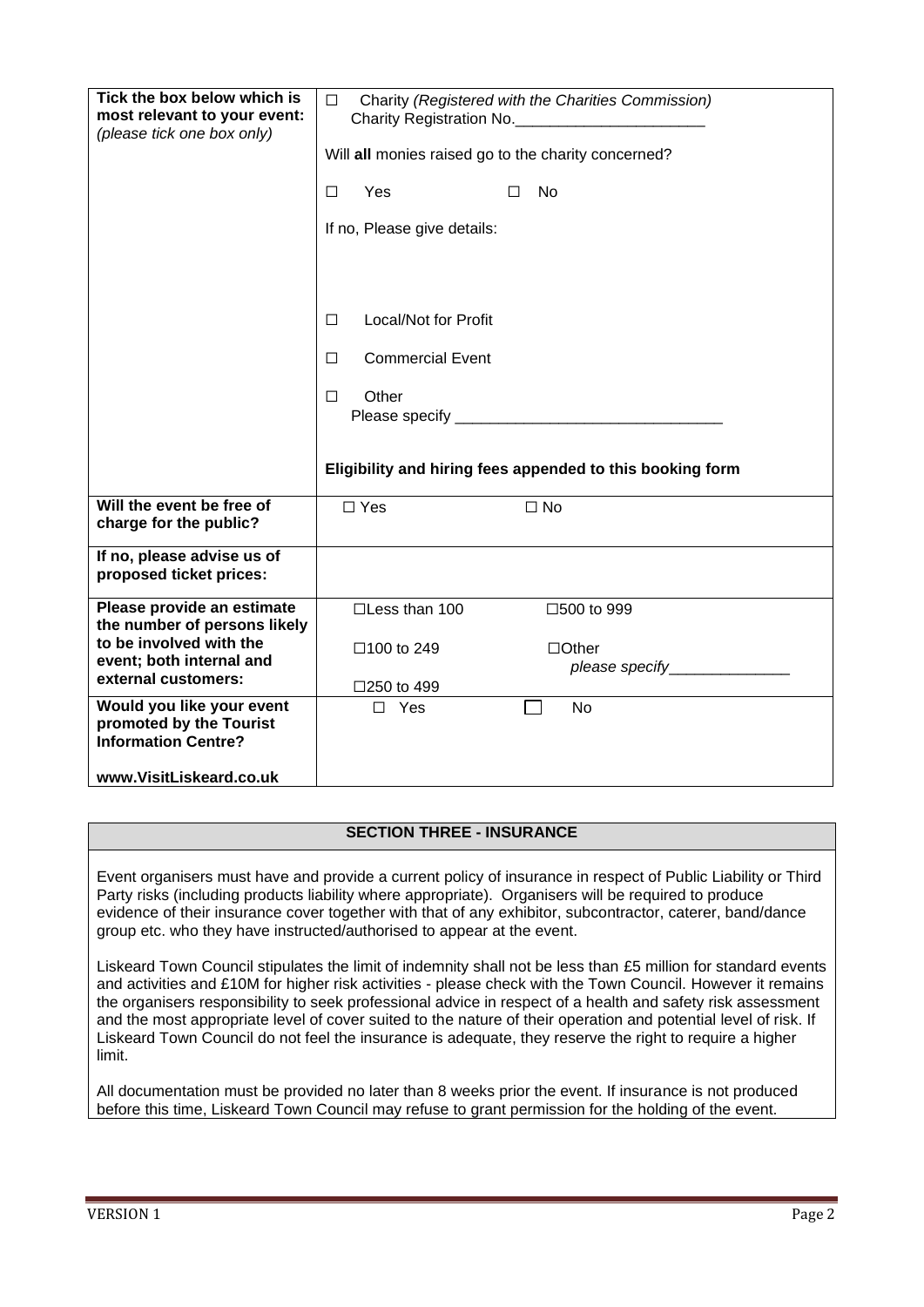## **SECTION FOUR - VEHICLES ON SITE**

Do you require vehicle access to the site? *Access is restricted to light vehicles only and only by special permission. Only one vehicle is permitted at any one time.*

 $\Box$ Yes  $\Box$  No

If a vehicle will be on site, organisers will need to provide marshal(s) on the entrance to ensure that the movement of the vehicle is organised and only authorised vehicles can gain access.

Please note: only vehicles that are permitted on to site will be those:

- Delivering/ off- loading equipment
- Assisting with the setting up/breaking down of the show i.e. forklift trucks, cranes etc.
- Emergency services
- Food vendors (light vehicles only)
- Communication arrangements

All other vehicles must park away from the main event site to avoid accident or injury.

Vehicles are not to be left on site overnight.

## **SECTION FIVE - ATTRACTIONS** Please tick any relevant boxes below whereby you wish to utilise any of the following? ☐PA System ☐ Generator ☐Plays/Street Theatre/ Workshops ☐ Electrical Appliances ☐Re-enactment Groups ☐Alcohol/Bar ☐Living History or Other Educational ☐ BBQ/Hog Roast ☐Live Entertainment ☐ Food/Drink Vendors or Catering Vans ☐Live Music or Recorded Music ☐ Gas Cooking Appliances ☐Scaffold Structures/Portable Staging ☐ Food Fairs ☐Marquees ☐ Market Stalls/ Table Top Sale ☐Carnival ☐ Lost Children Point ☐Other *Please Specify:*

### **SECTION SIX - HEALTH AND SAFETY**

Please name the person whom you have appointed to manage the health and safety at the event and state their qualifications and training:

Please provide details of first aid arrangements:

If using the skate park at Rapsons park, please provide details of how you will manage the events and supervise the use of equipment: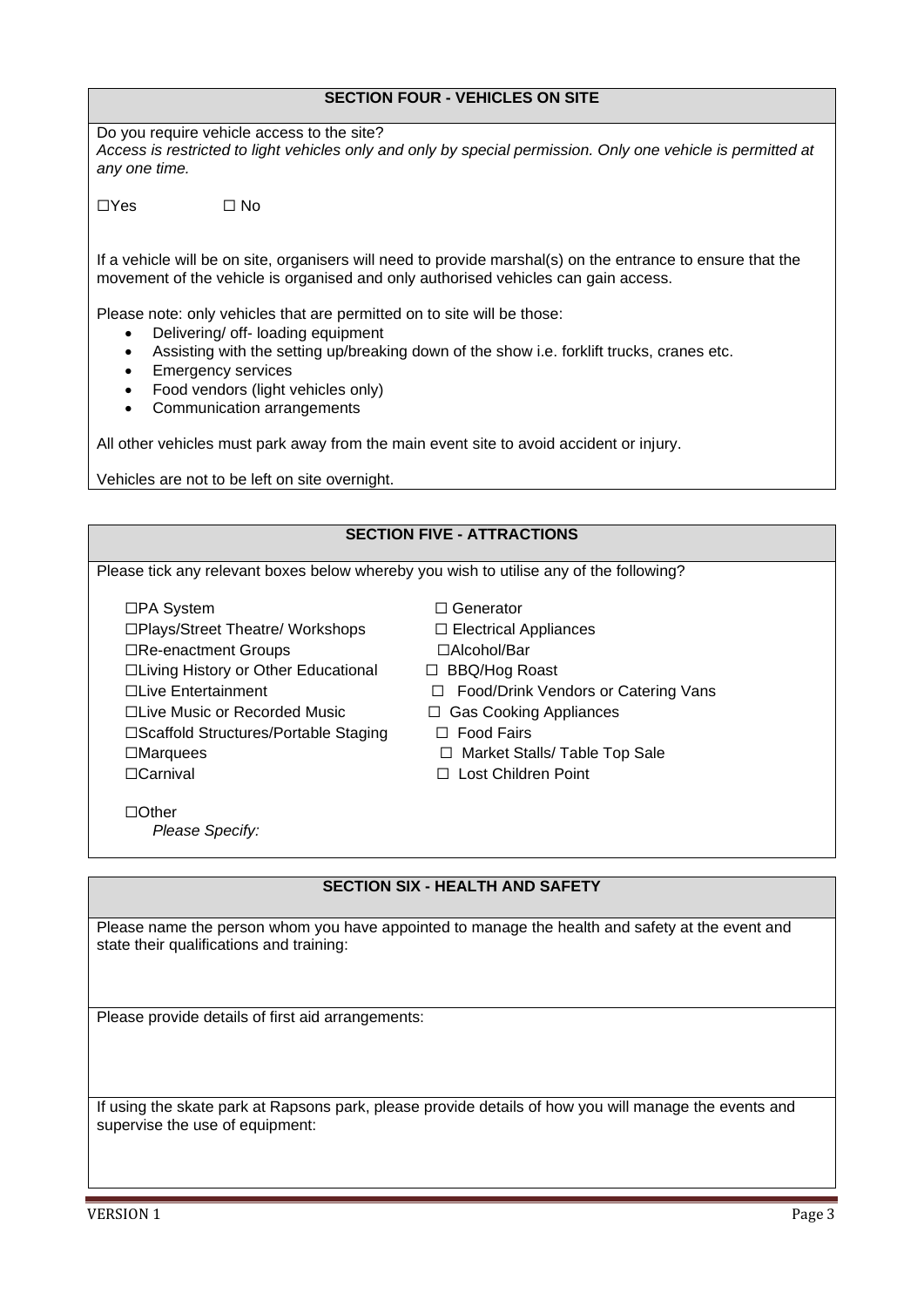Please provide the details any attractions/structures previously mentioned and safety precautions:

If the organisation will be erecting a marquee, please provide details of; size of marquee, size & number of fire exits, number of extinguishers, confirmation that the marquee is fire retardant, details of any cooking or such to be inside or near the marquee:

Please provide any details of inflatable play equipment, i.e. bouncy castle & a copy of fire retardant certification along with written evidence the inflatable equipment has been maintained to a high standard:

The use of any inflatable equipment must conform to Cornwall Council Inflatable Guidance – document included in Welcome Pack.

Please provide names, addresses contact numbers & public liability insurance of any catering units to be set up at the park:

Please also state any barbecues, portable stoves, gas appliances etc. the organiser will be operating:

Please state any lighting bring provided for this site; both production and/or evening lighting:

How will electric power be supplied? *Please note; there are no electricity points at any of the parks.*

How many volunteer/ Security Industry Authority trained stewards will there be? Please attach full names, addresses, contact numbers, training & certifications on return of the application.

The event must not create any unacceptable noise levels which may disturb or disrupt local residents or businesses

What state steps are being taken by the organisation to minimalize noise pollution?

*We advise that you circulate notification to all local businesses/ residents in the area at least 8 weeks prior to the event commencing.*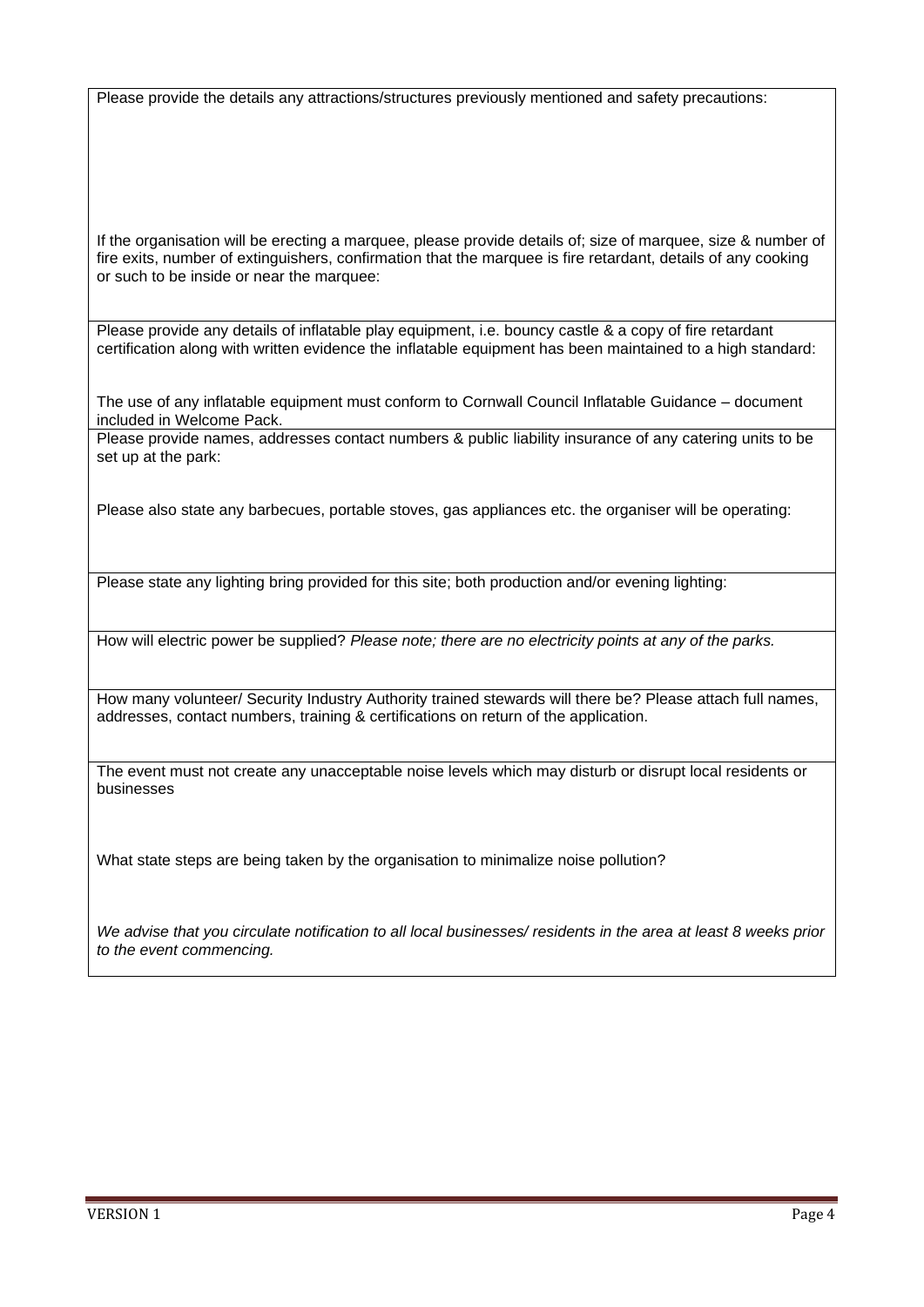## **SECTION SEVEN - SAFEGUARDING**

Everybody has a duty to safeguard children, young people and adults in a state of vulnerability, preventing impairment to children's health and/or development. Everyone should take action to ensure all children have the best life chances and are growing up in circumstances consistent with the provision of safe and effective care.

Liskeard Town Council will expect to see a copy of the hirers Safeguarding policy in excess of 8 weeks prior to the event. It is also expected for the hirer to request Safeguarding policies from stall holders or any other relevant organisations attending. If children will be attending, a lost children point is expected to be provided.

Liskeard Town Council understands the safety of children, young people and adults in a state of vulnerability is paramount.

### **SECTION EIGHT - WASTE**

The parks must be left in a clean state of which is seen as acceptable by Liskeard Town Council. Please provide details of how you propose to manage your waste and clean the park after your event:

Liskeard Town Council has signed up to the Plastic Free Liskeard campaign and has committed to ban all single use plastics from its premises by 2020.

This includes items such as plastic cups, plates, spoons etc. We have an expectation that you will think carefully about your meeting or event and find alternatives to single use plastic items. Please also take care to recycle as much of the waste generated by your activities as possible.

Please provide contact details of the contractor who will be dealing with refuse and recycling removal:

Name:

Telephone:

Email:

Address:

There must be no litter left at the parks after your booking. To ensure the parks are left in a clean and tidy state, please litter-pick the park at regular intervals to prevent litter spreading. If the organiser fails to comply with Liskeard Town Councils policies on waste, the Liskeard Town Council reserves the right to carry out the works in default and charge to event organiser the cost incurred.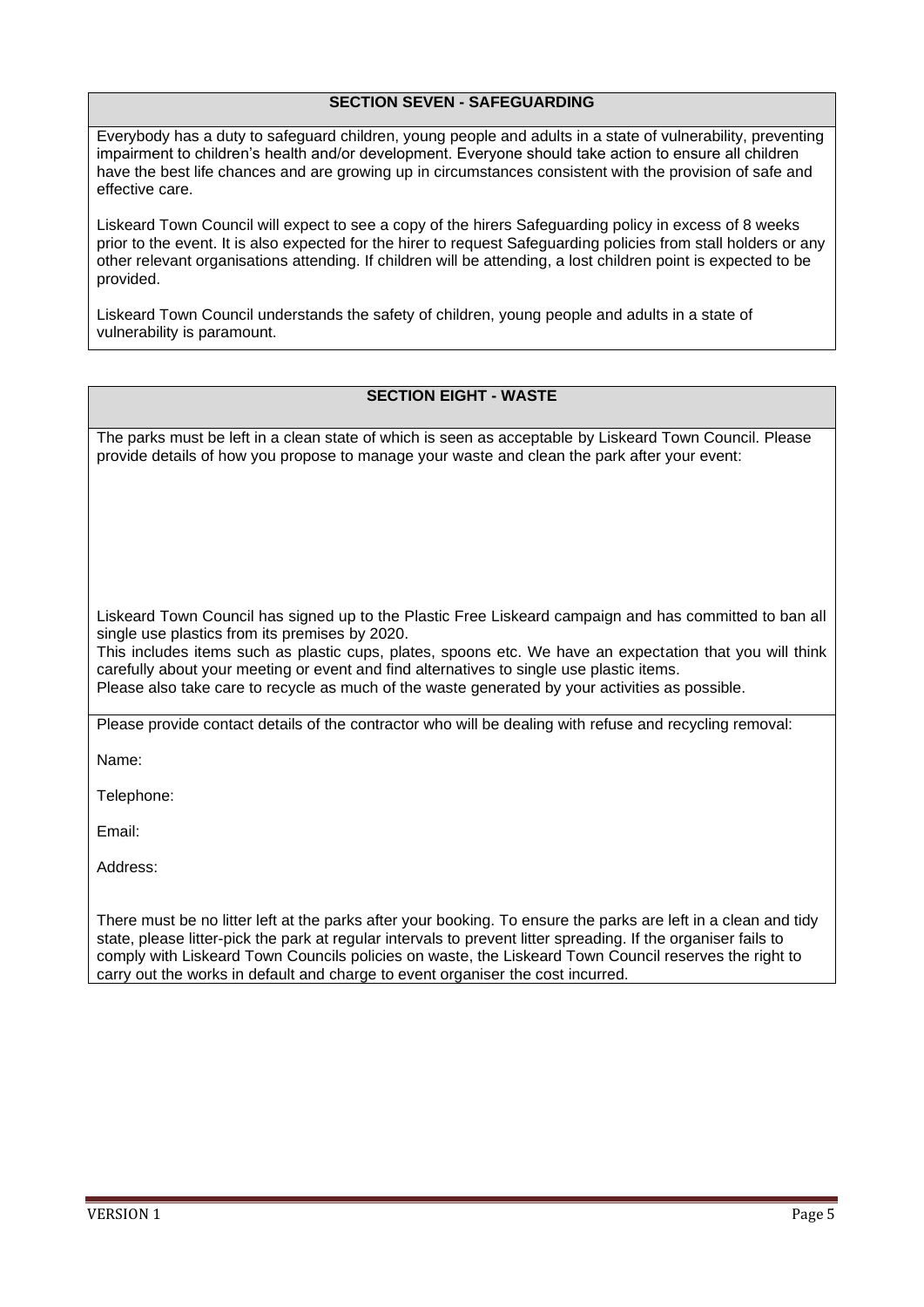| <b>SECTION NINE - MISCELLANEOUS</b>                                                                                                                                                                                                        |  |  |  |
|--------------------------------------------------------------------------------------------------------------------------------------------------------------------------------------------------------------------------------------------|--|--|--|
| Ground Reinstatement: Will there be any activities that have the potential to cause damage to the site?                                                                                                                                    |  |  |  |
| <b>No</b><br>Yes<br>П<br>$\Box$                                                                                                                                                                                                            |  |  |  |
| Please give details of any damage that could be caused to hedges, grassed areas, skate parks, footpaths<br>etc. Please note: any activities which may cause damage to the parks must be discussed and agreed with<br>the Town Council.     |  |  |  |
| What actions will the hirer be taking to reduce any damage?                                                                                                                                                                                |  |  |  |
| Liskeard Town Council will charge for damage caused to the Parks which has not been rectified at the end<br>of the hiring period.<br>Public Conveniences: Some parks may not have toilets on site. How many toilets will you be providing? |  |  |  |
| The Liskeard Town Council expect at least 1 toilet per 100 people in addition to public toilets nearby.                                                                                                                                    |  |  |  |
| Male<br>Female<br><b>Disabled</b>                                                                                                                                                                                                          |  |  |  |
|                                                                                                                                                                                                                                            |  |  |  |
| <b>SECTION TEN - LICENSING</b>                                                                                                                                                                                                             |  |  |  |
| Will you need to arrange for an alcohol and/or entertainment license?                                                                                                                                                                      |  |  |  |
| $\Box$ No<br>$\Box$ Already have<br>Yes<br>П                                                                                                                                                                                               |  |  |  |
|                                                                                                                                                                                                                                            |  |  |  |

| <b>SECTION ELEVEN- COSTS</b>                                                                                                       |
|------------------------------------------------------------------------------------------------------------------------------------|
| <b>Costs:</b> please see scale of charges in appendix                                                                              |
| 50% deposit taken at the time of booking. Remaining balance must be paid in full at least 14 days<br>in advance of the event date. |
| By signing this application means you agree to pay the charge.                                                                     |